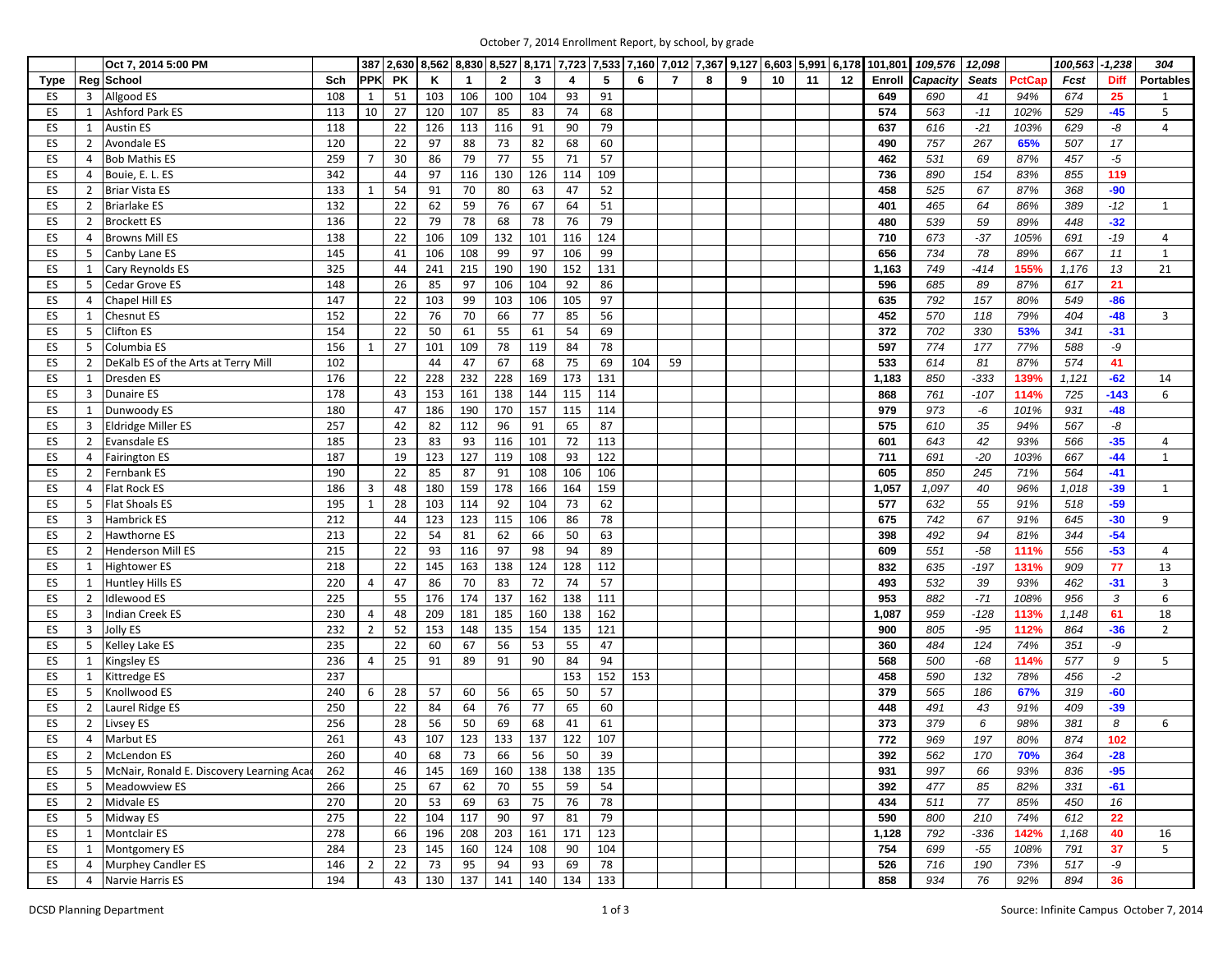| October 7, 2014 Enrollment Report, by school, by grade |  |  |
|--------------------------------------------------------|--|--|
|--------------------------------------------------------|--|--|

| <b>Type</b> |                | Reg School                      | Sch |    | <b>PPK PK</b> | K   | $\mathbf{1}$ | $\overline{2}$ | 3   | 4   | 5   | 6   | 7   | 8   | 9   | 10  | 11  | 12  | Enroll | Capacity | <b>Seats</b> | PctCap | Fcst  | <b>Diff</b>    | <b>Portables</b> |
|-------------|----------------|---------------------------------|-----|----|---------------|-----|--------------|----------------|-----|-----|-----|-----|-----|-----|-----|-----|-----|-----|--------|----------|--------------|--------|-------|----------------|------------------|
| ES          | $\overline{2}$ | Oak Grove ES                    | 305 |    | 22            | 90  | 119          | 92             | 113 | 89  | 104 |     |     |     |     |     |     |     | 629    | 643      | 14           | 98%    | 581   | $-48$          | 3                |
| ES          | 5              | Oak View ES                     | 306 |    | 44            | 141 | 118          | 145            | 119 | 128 | 122 |     |     |     |     |     |     |     | 817    | 1,012    | 195          | 81%    | 802   | $-15$          |                  |
| ES          | 1              | <b>Oakcliff ES</b>              | 300 |    | 44            | 93  | 132          | 139            | 120 | 105 | 97  |     |     |     |     |     |     |     | 730    | 752      | 22           | 97%    | 762   | 32             |                  |
| ES          | 4              | Panola Way ES                   | 309 |    | 44            | 133 | 134          | 151            | 133 | 131 | 135 |     |     |     |     |     |     |     | 861    | 890      | 29           | 97%    | 896   | 35             |                  |
| ES          | 3              | Pine Ridge ES                   | 312 | 12 | 48            | 77  | 102          | 89             | 98  | 88  | 117 |     |     |     |     |     |     |     | 631    | 969      | 338          | 65%    | 668   | 37             |                  |
| ES          | 2              | Pleasantdale ES                 | 315 | 1  | 25            | 132 | 117          | 143            | 116 | 98  | 113 |     |     |     |     |     |     |     | 745    | 667      | $-78$        | 112%   | 734   | $-11$          | 10               |
| ES          | 3              | <b>Princeton ES</b>             | 345 |    | 22            | 141 | 149          | 144            | 161 | 155 | 152 |     |     |     |     |     |     |     | 924    | 1,078    | 154          | 86%    | 945   | 21             |                  |
| ES          | 4              | Rainbow ES                      | 332 |    | 22            | 65  | 81           | 84             | 57  | 57  | 59  |     |     |     |     |     |     |     | 425    | 688      | 263          | 62%    | 494   | 69             |                  |
| ES          | 3              | <b>Redan ES</b>                 | 320 |    | 20            | 92  | 94           | 76             | 74  | 81  | 70  |     |     |     |     |     |     |     | 507    | 756      | 249          | 67%    | 499   | -8             |                  |
| ES          | $\overline{2}$ | Robert Shaw ES                  | 370 |    | 22            | 63  | 66           | 80             | 93  | 80  | 75  |     |     |     |     |     |     |     | 479    | 546      | 67           | 88%    | 543   | 64             |                  |
| ES          | 3              | Rock Chapel ES                  | 340 |    | 26            | 77  | 79           | 73             | 80  | 81  | 84  |     |     |     |     |     |     |     | 501    | 691      | 190          | 73%    | 496   | $-5$           |                  |
| ES          | 3              | Rockbridge ES                   | 344 |    | 22            | 61  | 68           | 74             | 72  | 67  | 65  |     |     |     |     |     |     |     | 429    | 576      | 147          | 74%    | 427   | $-2$           |                  |
| ES          | 5              | <b>Rowland ES</b>               | 348 |    | 25            | 104 | 112          | 117            | 89  | 84  | 85  |     |     |     |     |     |     |     | 616    | 565      | $-51$        | 109%   | 577   | $-39$          | 5                |
| ES          | $\overline{2}$ | Sagamore Hills ES               | 350 | 12 | 32            | 69  | 68           | 66             | 62  | 63  | 65  |     |     |     |     |     |     |     | 437    | 440      | 3            | 99%    | 439   | 2              | 6                |
| ES          |                |                                 | 362 |    | 22            | 106 | 98           | 107            | 114 | 98  | 117 |     |     |     |     |     |     |     | 662    | 771      | 109          | 86%    | 630   | $-32$          |                  |
|             | 3              | <b>Shadow Rock ES</b>           |     |    |               |     |              |                |     |     |     |     |     |     |     |     |     |     |        |          |              |        |       |                |                  |
| ES          | $\overline{2}$ | Smoke Rise ES                   | 398 | -1 | 27            | 66  | 71           | 64             | 74  | 61  | 74  |     |     |     |     |     |     |     | 438    | 565      | 127          | 78%    | 507   | 69             |                  |
| ES          | 5              | <b>Snapfinger ES</b>            | 400 |    | 44            | 132 | 151          | 126            | 139 | 115 | 125 |     |     |     |     |     |     |     | 832    | 958      | 126          | 87%    | 779   | $-53$          |                  |
| ES          | 3              | <b>Stone Mill ES</b>            | 415 |    | 43            | 95  | 108          | 87             | 92  | 79  | 65  |     |     |     |     |     |     |     | 569    | 736      | 167          | 77%    | 557   | $-12$          | 6                |
| ES          | 3              | <b>Stone Mountain ES</b>        | 420 |    | 20            | 110 | 109          | 93             | 78  | 83  | 77  |     |     |     |     |     |     |     | 570    | 619      | 49           | 92%    | 631   | 61             | $\overline{7}$   |
| ES          | 4              | <b>Stoneview ES</b>             | 425 |    | 27            | 156 | 151          | 141            | 122 | 135 | 114 |     |     |     |     |     |     |     | 846    | 833      | $-13$        | 102%   | 803   | $-43$          | $\overline{2}$   |
| ES          | 5              | <b>Toney ES</b>                 | 465 |    | 22            | 72  | 83           | 69             | 64  | 54  | 62  |     |     |     |     |     |     |     | 426    | 661      | 235          | 64%    | 446   | 20             |                  |
| ES          | 1              | Vanderlyn ES                    | 484 |    | 22            | 104 | 125          | 145            | 109 | 108 | 101 |     |     |     |     |     |     |     | 714    | 576      | $-138$       | 124%   | 765   | 51             | 11               |
| ES          | 5              | <b>Wadsworth ES</b>             | 139 |    |               |     |              |                |     | 82  | 66  | 96  |     |     |     |     |     |     | 244    | 666      | 422          | 37%    | 238   | -6             |                  |
| ES          | 4              | Woodridge ES                    | 492 | 5  | 24            | 109 | 92           | 86             | 98  | 84  | 88  |     |     |     |     |     |     |     | 586    | 554      | $-32$        | 106%   | 547   | $-39$          | $\overline{3}$   |
| ES          | 1              | Woodward ES                     | 496 |    | 66            | 196 | 193          | 159            | 162 | 147 | 118 |     |     |     |     |     |     |     | 1,041  | 826      | $-215$       | 126%   | 1,083 | 42             | 12               |
| ES          | 3              | Wynbrooke ES                    | 498 |    | 22            | 87  | 136          | 143            | 134 | 126 | 110 |     |     |     |     |     |     |     | 758    | 980      | 222          | 77%    | 790   | 32             |                  |
| <b>MS</b>   | 5              | Bethune, Mary McLeod MS         | 584 |    |               |     |              |                |     |     |     | 296 | 287 | 320 |     |     |     |     | 903    | 1,335    | 432          | 68%    | 866   | $-37$          |                  |
| MS          | 5              | Cedar Grove MS                  | 518 |    |               |     |              |                |     |     |     | 252 | 302 | 311 |     |     |     |     | 865    | 1,416    | 551          | 61%    | 821   | $-44$          |                  |
| MS          | $\mathbf{1}$   | Chamblee MS                     | 521 |    |               |     |              |                |     |     |     | 228 | 335 | 327 |     |     |     |     | 890    | 1,077    | 187          | 83%    | 835   | $-55$          |                  |
| MS          | 3              | <b>Champion MS</b>              | 582 |    |               |     |              |                |     |     |     | 267 | 257 | 264 |     |     |     |     | 788    | 801      | 13           | 98%    | 777   | $-11$          |                  |
| MS          | 4              | Chapel Hill MS                  | 523 |    |               |     |              |                |     |     |     | 214 | 307 | 339 |     |     |     |     | 860    | 1,170    | 310          | 74%    | 808   | $-52$          |                  |
| MS          | 5              | Columbia MS                     | 526 |    |               |     |              |                |     |     |     | 292 | 299 | 348 |     |     |     |     | 939    | 1,386    | 447          | 68%    | 955   | 16             |                  |
| MS          | $\overline{2}$ | Druid Hills MS                  | 573 |    |               |     |              |                |     |     |     | 306 | 310 | 287 |     |     |     |     | 903    | 1,206    | 303          | 75%    | 949   | 46             |                  |
| MS          | 3              | Freedom MS                      | 524 |    |               |     |              |                |     |     |     | 427 | 413 | 395 |     |     |     |     | 1,235  | 1,380    | 145          | 89%    | 1,177 | $-58$          |                  |
| MS          | $\overline{2}$ | <b>Henderson MS</b>             | 549 |    |               |     |              |                |     |     |     | 543 | 529 | 508 |     |     |     |     | 1,580  | 1,170    | $-410$       | 135%   | 1,557 | $-23$          | 24               |
| MS          | 4              | Lithonia MS                     | 558 |    |               |     |              |                |     |     |     | 355 | 358 | 445 |     |     |     |     | 1,158  | 1,326    | 168          | 87%    | 1,144 | $-14$          |                  |
| MS          | 5              | McNair, Ronald E. MS            | 544 |    |               |     |              |                |     |     |     | 247 | 226 | 226 |     |     |     |     | 699    | 1,461    | 762          | 48%    | 653   | $-46$          |                  |
| MS          | 4              | Miller Grove MS                 | 568 |    |               |     |              |                |     |     |     | 309 | 305 | 362 |     |     |     |     | 976    | 1,161    | 185          | 84%    | 946   | $-30$          |                  |
| MS          | 1              | Peachtree Charter MS            | 565 |    |               |     |              |                |     |     |     | 531 | 465 | 402 |     |     |     |     | 1,398  | 1,212    | $-186$       | 115%   | 1,424 | 26             | 8                |
| MS          | 3              | <b>Redan MS</b>                 | 566 |    |               |     |              |                |     |     |     | 237 | 254 | 271 |     |     |     |     | 762    | 1,410    | 648          | 54%    | 804   | 42             |                  |
| MS          | 4              | Salem MS                        | 569 |    |               |     |              |                |     |     |     | 348 | 361 | 384 |     |     |     |     | 1,093  | 1,215    | 122          | 90%    | 1,100 | $\overline{7}$ |                  |
| MS          | 1              | Sequoyah MS                     | 570 |    |               |     |              |                |     |     |     | 537 | 431 | 448 |     |     |     |     | 1,416  | 1,266    | $-150$       | 112%   | 1,399 | $-17$          | 9                |
| <b>MS</b>   | 3              | <b>Stephenson MS</b>            | 579 |    |               |     |              |                |     |     |     | 300 | 353 | 354 |     |     |     |     | 1,007  | 1,482    | 475          | 68%    | 942   | $-65$          |                  |
| МS          | 3              | <b>Stone Mountain MS</b>        | 581 |    |               |     |              |                |     |     |     | 327 | 279 | 312 |     |     |     |     | 918    | 1,428    | 510          | 64%    | 919   | $\mathbf{1}$   |                  |
| MS          | 2              | <b>Tucker MS</b>                | 592 |    |               |     |              |                |     |     |     | 404 | 386 | 473 |     |     |     |     | 1,263  | 1,254    | -9           | 101%   | 1,261 | $-2$           |                  |
| <b>HS</b>   | 4              | Arabia Mountain HS              | 503 |    |               |     |              |                |     |     |     |     |     |     | 404 | 309 | 297 | 277 | 1,287  | 1,586    | 299          | 81%    | 1,357 | 70             |                  |
| HS.         | 5              | Cedar Grove HS                  | 519 |    |               |     |              |                |     |     |     |     |     |     | 365 | 246 | 218 | 193 | 1,022  | 1,163    | 141          | 88%    | 987   | $-35$          |                  |
| <b>HS</b>   | 1              | Chamblee HS                     | 522 |    |               |     |              |                |     |     |     |     |     |     | 398 | 349 | 312 | 248 | 1,307  | 1,695    | 388          | 77%    | 1,260 | $-47$          |                  |
| <b>HS</b>   | 3              | <b>Clarkston HS</b>             | 525 |    |               |     |              |                |     |     |     |     |     |     | 655 | 312 | 294 | 283 | 1,544  | 1,206    | $-338$       | 128%   | 1,554 | 10             | 13               |
| HS          | 5              | Columbia HS                     | 527 |    |               |     |              |                |     |     |     |     |     |     | 450 | 261 | 247 | 258 | 1,216  | 1,208    | -8           | 101%   | 1,196 | $-20$          |                  |
| HS.         | 1              | Cross Keys HS                   | 529 |    |               |     |              |                |     |     |     |     |     |     | 566 | 307 | 249 | 211 | 1,333  | 1,215    | $-118$       | 110%   | 1,340 | $\overline{7}$ | $7\overline{ }$  |
| HS          | $\overline{2}$ | DeKalb School of the Arts (DSA) | 501 |    |               |     |              |                |     |     |     |     |     | 73  | 91  | 81  | 69  | 56  | 370    | 608      | 238          | 61%    | 414   | 44             |                  |